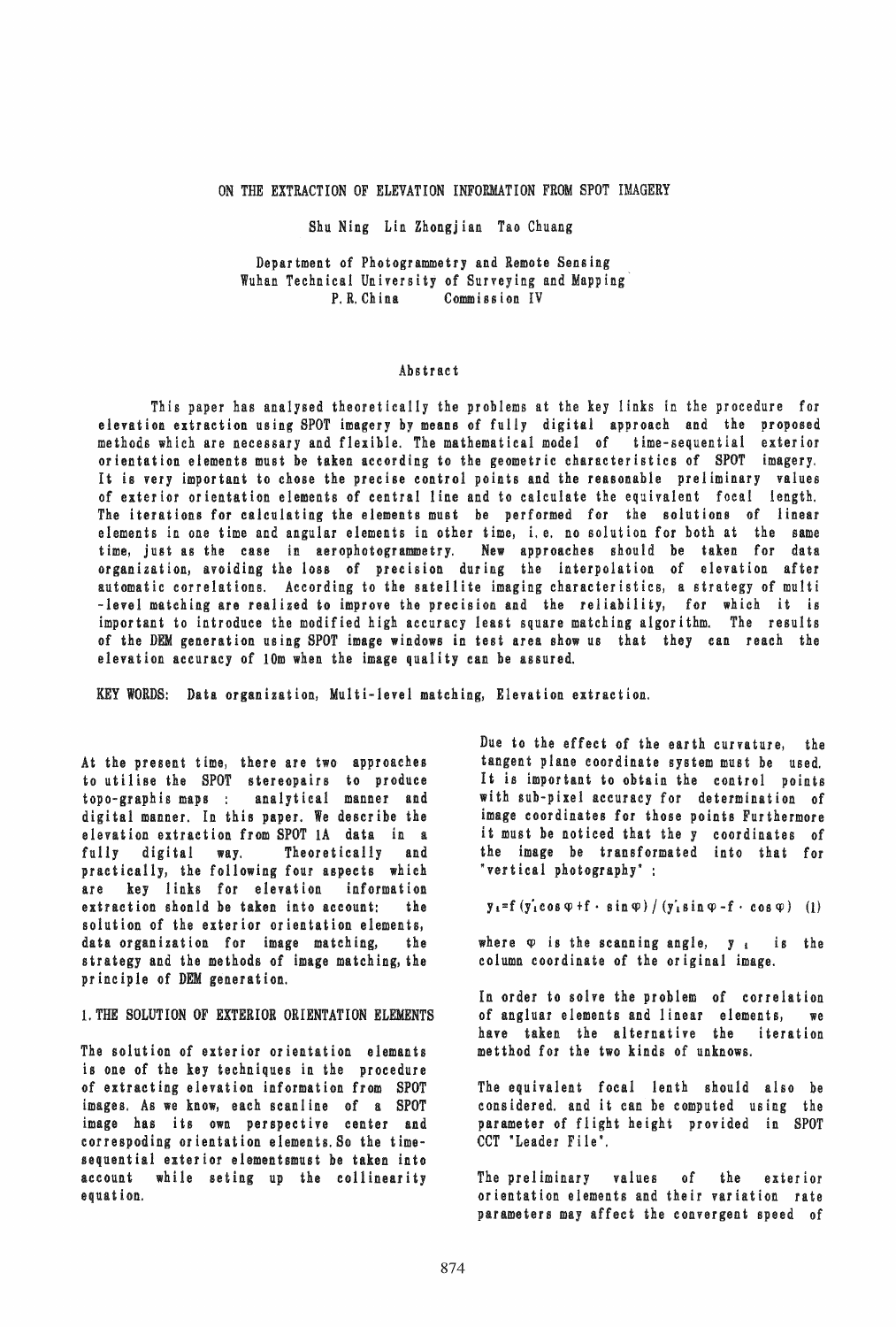shading zones, in which the parallax can not be generated by matching algorithms or even by manual manner. So these areas in the image must be marked out before the matching processing, otherwise the reliable parallax grids can not be created. We have developed the quard- tree based seed region growing algorithm (Tao, 1992) to devide the image into different parts. The parts which belong to the dead-areas are marked with distinct signs and the parrallax values of the grid in these parts are interpolated by the neighbouring grid parallax values.

Based on the level 1 processing results, the two-dimensional matching is used, whereas the searching window is much small, namely, 7 pixels in line direction and 3 pixels in column direction. The most conjugate points are matched well in this sarching range. some points which are out of this range will be correctly determined by level 3 matching processing. In level 2 matching procedure. the multi-criterion matching method (Lin, 1988) and smoothing technique based processing are applied for improving the matching reliability. It takes about 90 seconds to generate the parallax grids of image with size  $512 \times 512$  in th is pr oeedure.

# 3.3 level 3 image matching

In order to extract the elevation information more precisely, the SUb-pixel points matching algorithm must be applied. Least squares matching algorithm (Ackermann,1983) was used widely in the field of photognmmatry since it can provide very high accuracy ( less than 0.1 pixel). however, there are two weak points of LSM that cause a limitation in application: time consumption and small pull-in range,

In fact, LSM can be treated as a adjustment<br>system with additional parameters. From the system with additional parameters. additional parameters adjustment theory and our experiment results, we conclude that the main reasons of the above weakness are caused by the parameters selection in the LSM. Generally) eight transformation parameters (six for geometric and two for radiometric) for LSM are likely to be used. Theoretically speaking, the eight parameters are complete to compensate for the radiometric and geometric difference between the two correlation windows. In reality, however, in the case of small windows, the number of transformation parameters may be so sufficiently large that the correlation among the parameters occur to be put into effect. As a result, the model errors will be enhanced and the computation will become more time -consuming.

We have developed two modified LSM algorithm: SLSM and PDFM. The former one is the simplified LSM model for which only the four of eight parameters are taken into use. The four parameters (ho, hi, dx, dy) which determine the parallax values directly can be called main parameters in this ease. The other four parameters can be considered to be supplement parameters which compensate for the rotation transformation. SLSM may be written as:

$$
V_1 = h_0 + h_1 G_s (x, y) - G_m (x, y)
$$
  
\n
$$
V_2 = G_s (x + dx, y + dy) - G_m (x, y)
$$
 (3)

where the unknows can be successively approached by alternating the use of the above formula  $(2)$  and  $(3)$ .

For the purpose of improving the accuracy of the main parameters and reducing the model errors, we proposed a parameters dynamic filtering technique based LSM algorithm (PDFM} , At first, the eight parameters are incorporated in adjustment while the conjugate points matching are active. After each time of the iteration, the parameters dynamic filtering is carried out by the t - hypothesis test. The statistical hypothesis is decaibed as followings:

$$
t_i = a_i / \sigma \cdot SQRT (\sigma_i)
$$
  
\n
$$
\sigma = SQRT (\sum (\Delta G)^2 / n-r )
$$
  
\n
$$
\Delta G = G_s - G_m
$$
 (4)

where  $a_i$  is the supplement parametar which has been used in the adjustment, and i denotes the ith supplement parameter. We take the significance level as the threshold for filtering the parameters. From the viewpoint of conservative -ness,  $\alpha = 10\%$  is chosen and thus  $t_{\alpha/2}$  is 1.65. After each iteration, once the  $t_i$  is less than  $t_{\alpha/2}$ , the parameter a<sub>t</sub> is rejected from the succesive iteration of matching.

The comparative experiment results are shown in Tab. 2. SLSM has the advantages of the stability of accuracy, less consumption of running time and the large pull-in range as well (4-6 pixel). So SLSM is adopted to apply to level 3 matching procedure. In accordance with the criterion of speed, iteration times and accuracy, the PDFM is betler than LSM at all. The pull-in range of PDFM is enlarge also (about 2-3 pixel larger than  $1 \sim 2$  pixel of LSM). Therefore, the introduction of the parameters dynamic filtering technique is effective for improving the quality of LSM.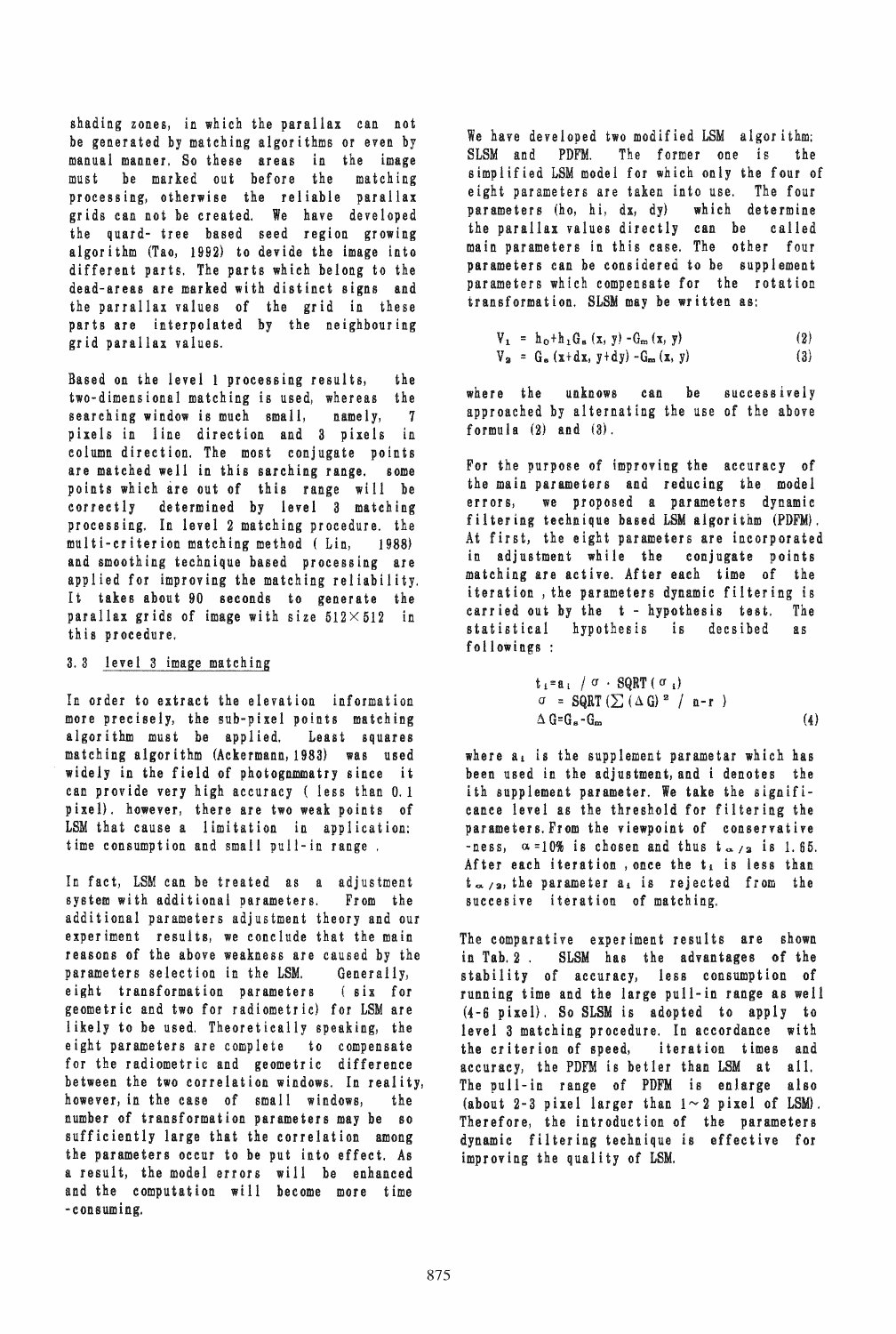the solutions. So they must be estimated in proper way.

The solution of exterior orientation elements can be obtained with very high accuracy, if the above mentioned techniques are applied. It is shown from experiments that root mean squares (RMS) of control points is 0.5 pixel and RMS of cheek points is less than 1 pixel.

## 2. DATA ORGANIZATION FOR IMAGE MATCHING

After the solution of the exterior orientation elements and its variation rate of the left and right images, the terrain elevation can be calculated using the conjugate points coordinates after antomatic image matching. In order to generate the DIM data in regular grid base, the interpolation processing must be implemented to convert the elevation data of irregular grid to that of regular grid.

Considering the geometric characteristic of the SPOT data. We designed a new strategy for data organization before image matching procedure. We take one image (left or right) as a master image. The geometric rectification between the master image and the topographic map is performed by means of the polynomial transformation. The rectification result is illus trated in Tab. 1, in which one can be seen that the planimetric errors are limited within 1 pixel. Approximately, if we create the regular grid on the master image, the grid can he taken as a orthophoto-grid. Based on this grid, the multilevel image matching and intersection are performed for each point of the grid and then the elevation data can be obtained, that is to say, the DEM has been generated. As can be seen, we have accquired DEM data in regular grid directly. The advantges of the above strategy are that the interpolation procedure can he avoided and the accuracy loss from the interpolation is also el iminanted.

#### 3. MULTILEVEL IMAGE MATCHING

In Accordance with the geometric characteristics of SPOT image, the strategy of three level image matching is adopted as follows: the first level, image to image registration, the second level, image matching with accuracy of 1 pixel to generatse the coarse parallax grid, and the third level, high precision image matching with modified Least squares matching algorithm which can reach SUb-pixel accuracy.

## 3.1 Level 1 image matching

In most image matching strategies for SPOT stereopairs, the 'epipolar' lines images are needed to be generated for restricting the correlation searching range. However. it is impossible to define exactly the epipolar geometry for SPOT, since a pair of SPOT images does not have corresponding pairs of straight epipolar lines. Dowman (Dowman, 1987) has put forward a method to settle this problem, but his method must need to know DEM data. Zhou (zhou, 1988) has proposed another way in which epipolar lines of SPOT stereopairs are arranged approximately using the ploynomial fitting technique. The main advantage of the Zhou's method is that it need not any orientation and terrain elevation information.

In this paper, the "epipolar lines" images strategy which can be taken as a preprocessing procedure for matching has not been adopted. We take the approach of image to image registration as the first level procedure in multilevel matching. The approach is implemented by resampling the right or left image ( the other is considered to be a master<br>image), according to the ploynomial according to the ploynomial registration relation which is created by an amount of well-distributed corresponding control points selected by semiautomatic or automatic manner. It is shown from the test results that the ranges of parallax variation in all directions are restrricted by the registration approach, which is obviously different from the "epipolar" processing approach since the latter confines only the parallax variation in verticle direction. So we called this step of registration processing as level 1 image matching.

Tab. 1 illustrates the experiments resuts for two test areas. As can be seen that only a few control points are used and the parallax variation is well restricted, especially. in vertical direction, the maximum parallax is less than 3 pixels which is profitable to the successive matching processing. it should be mentioned that the block by block image registration processing should be implemented in the area where the relief is distinct.

## a.2 Level 2 image matching

The purpose of this level is that the parallax grids with accuracy of 1 pixel 'should be generated as fast as possible. firstly, the image segmentation is carried out in the master (left or right) image. In the SPOT image, there are some areas, which we called matching dead-areas, such as clouds, snow, water and